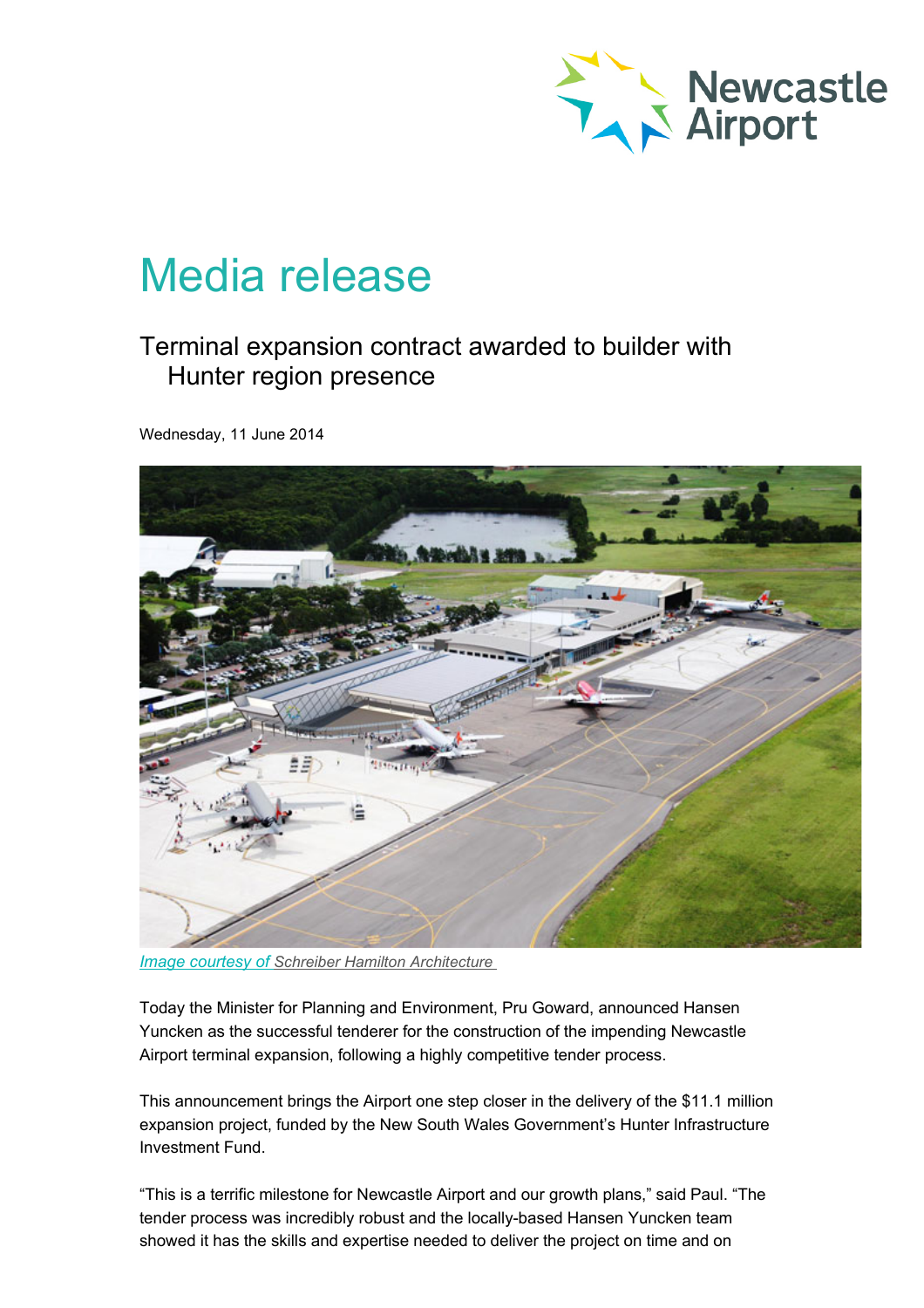

### budget."

The terminal expansion project, which will increase the terminal footprint by more than 50%, is expected to create more than 80 jobs directly as well as hundreds of jobs indirectly through manufacturing off-site.

In a win for the Hunter region, the entire team who will be working on the project, including site staff, architects, engineers and trade contractors are all Hunter-based.

"It was important to us when reviewing the tenders that we selected a builder who provided value for money; the fact that Hansen Yuncken will support local business and jobs during construction is an added bonus," said Paul.

Of being awarded the tender, Hansen Yuncken's NSW State Manager Adam Towner commented that "key members of our team worked on the 2005 terminal expansion and are delighted that we have again been selected for this next important phase of Newcastle Airport's growth."

Newcastle Airport will work closely with Hansen Yuncken to finalise the design for the terminal expansion. The first stage of construction is set to begin in July this year and is expected to be completed in late 2015.

The completed terminal will increase capacity for growth in domestic air services, provide greater retail offering for our passengers, as well as provide infrastructure that is capable of handling international flights.

#### **Ends.**

#### **Further information**

Stephen Crowe, Newcastle Airport Executive Manager Corporate Affairs 02 4928 9813 or 0418 763 800

Kate Bennett, Newcastle Airport Marketing and Communications Manager 02 4928 9856 or 0447 839 212

www.newcastleairport.com.au

Notes for the Editor:

Newcastle Airport <https://www.newcastleairport.com.au/>

Newcastle Airport Facebook Page: <https://www.facebook.com/ntlairport/>